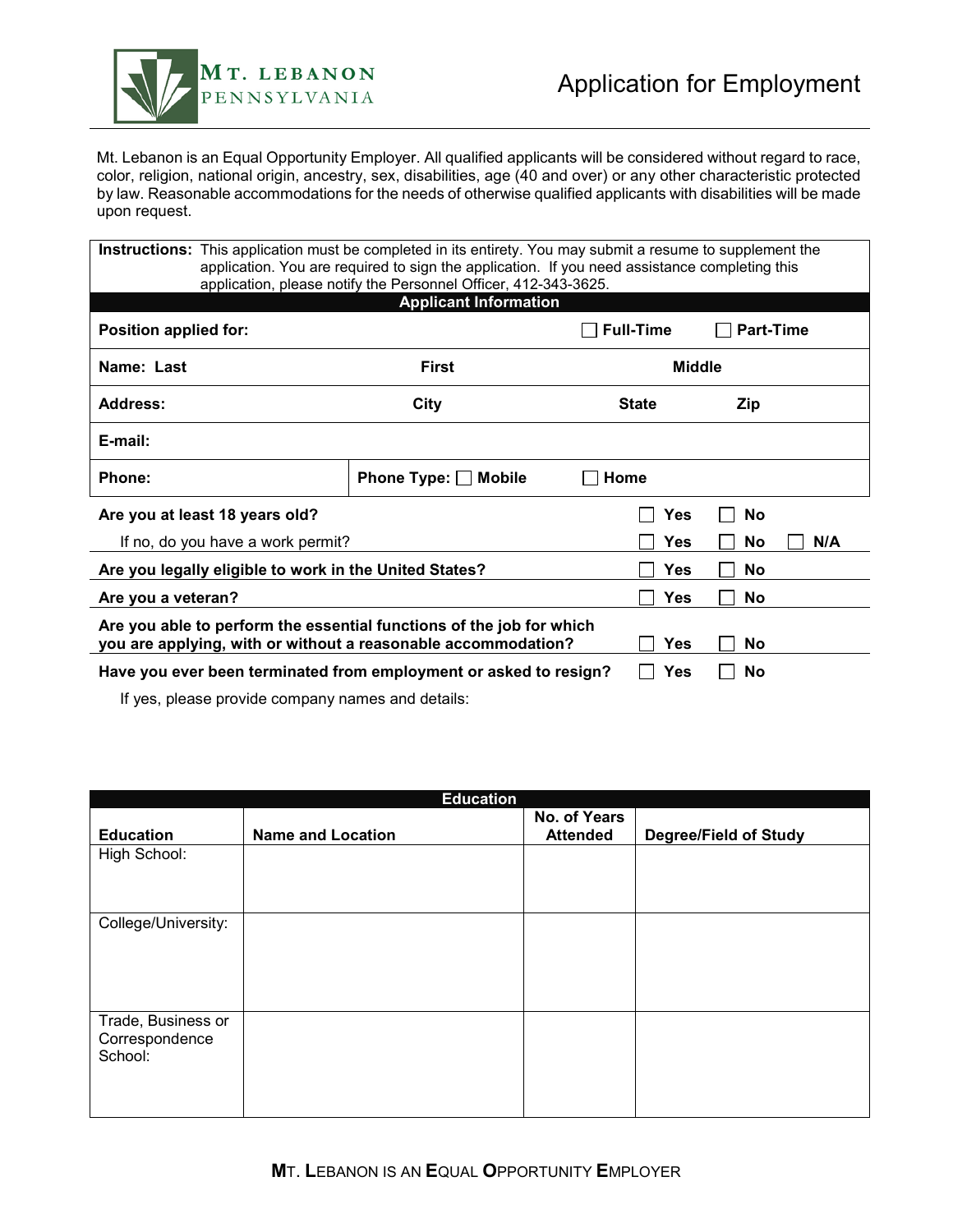# Download and save BEFORE completing this form.

| <b>Employment History</b>                                                                                                                                                                                                |                                               |  |  |  |
|--------------------------------------------------------------------------------------------------------------------------------------------------------------------------------------------------------------------------|-----------------------------------------------|--|--|--|
| Include your last ten (10) years of employment history, including periods of unemployment, starting with the most recent<br>and working backwards. Military experience and volunteer work may be included as employment. |                                               |  |  |  |
| <b>Employer:</b>                                                                                                                                                                                                         | Position:                                     |  |  |  |
| <b>Address:</b>                                                                                                                                                                                                          | Dates: From _______________ To ______________ |  |  |  |
| <b>Supervisor's Name:</b>                                                                                                                                                                                                | <b>Supervisor's Phone #:</b>                  |  |  |  |
| <b>Description of Duties:</b>                                                                                                                                                                                            |                                               |  |  |  |
| <b>Reason for Leaving:</b>                                                                                                                                                                                               |                                               |  |  |  |
| Employer:                                                                                                                                                                                                                | Position:                                     |  |  |  |
| <b>Address:</b>                                                                                                                                                                                                          | Dates: From _______________ To ______________ |  |  |  |
| <b>Supervisor's Name:</b>                                                                                                                                                                                                | <b>Supervisor's Phone #:</b>                  |  |  |  |
| <b>Description of Duties:</b>                                                                                                                                                                                            |                                               |  |  |  |
| <b>Reason for Leaving:</b>                                                                                                                                                                                               |                                               |  |  |  |
| Employer:                                                                                                                                                                                                                | <b>Position:</b>                              |  |  |  |
| <b>Address:</b>                                                                                                                                                                                                          |                                               |  |  |  |
| <b>Supervisor's Name:</b>                                                                                                                                                                                                | Supervisor's Phone #:                         |  |  |  |
| <b>Description of Duties:</b>                                                                                                                                                                                            |                                               |  |  |  |
| <b>Reason for Leaving:</b>                                                                                                                                                                                               |                                               |  |  |  |
| Employer:                                                                                                                                                                                                                | <b>Position:</b>                              |  |  |  |
| <b>Address:</b>                                                                                                                                                                                                          | Dates: From ______________ To _________       |  |  |  |
| <b>Supervisor's Name:</b>                                                                                                                                                                                                | <b>Supervisor's Phone #:</b>                  |  |  |  |
| <b>Description of Duties:</b>                                                                                                                                                                                            |                                               |  |  |  |
| <b>Reason for Leaving:</b>                                                                                                                                                                                               |                                               |  |  |  |

**IF YOU NEED ADDITIONAL SPACE, PLEASE CONTINUE ON A SEPARATE SHEET OF PAPER.**